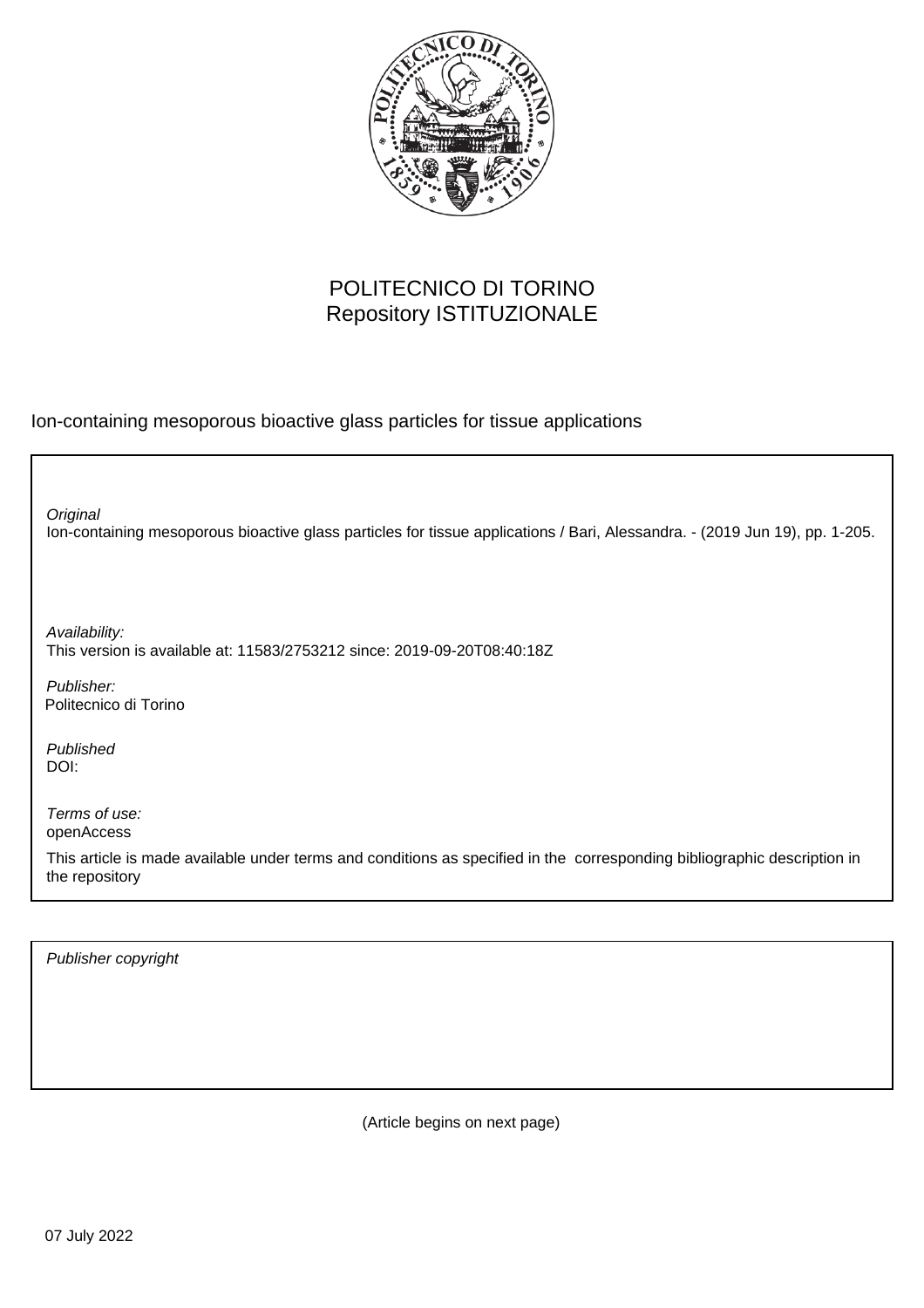## **Abstract**

The activities performed during the present PhD thesis were focused on the production, synthesis process optimisation and characterisation of calcium silicate mesoporous bioactive glasses (MBGs) that could be used for designing advanced biomedical devices to promote tissue regeneration when the normal healing process is hindered (*i.e.* in the case of a delayed bone healing and non-healing skin wounds).

In particular, the efforts were devoted to enrich the binary composition of these MBGs with different therapeutic ions in order to impart and enhance specific biological functions. The possibility to include these therapeutic species in the MBGs and to tailor their release allows to consider these materials as valid and potent alternatives to the traditional treatment in bone and wound healing applications.

In this context, a library of ion-containing nanomatrices was developed by substituting small amount (1%, 2% or 5% mol) of CaO with the specific ion precursor.

In detail, the following two types of nanomatrices were developed:

- Nano-sized particles (100-200 nm) with pore size of about 4 nm;
- Micro-sized particles (0.5-5  $\mu$ m) with pore size of about 8 nm.

Both types of nanomatrices were characterized by ordered mesoporous structure with high specific surface area and pore volume, especially for the nanosized particles, demonstrating that the successful ion incorporation occurred without hampering the formation of the mesostructure. Moreover, the bioactivity test performed on the nanomatrices demonstrated their good reactivity when soaked in Simulated Body Fluid (SBF), confirming that the incorporation of different metallic ions did not affect their ion exchange ability. The ion release test proved that all the nanomatrices were able to release the therapeutic ion with specific kinetics depending on the amount of the incorporated ion, the structural features of the nanomatrices and the release medium.

The second aim was to find the best synthesis procedures in terms of material properties, scalability, safety and cost-efficiency.

In order to achieve this goal, different synthesis procedures were tested. In particular, following the objective of avoiding the use of toxic solvents and enhancing the synthesis yield, a water-based sol-gel procedure using ammonia as